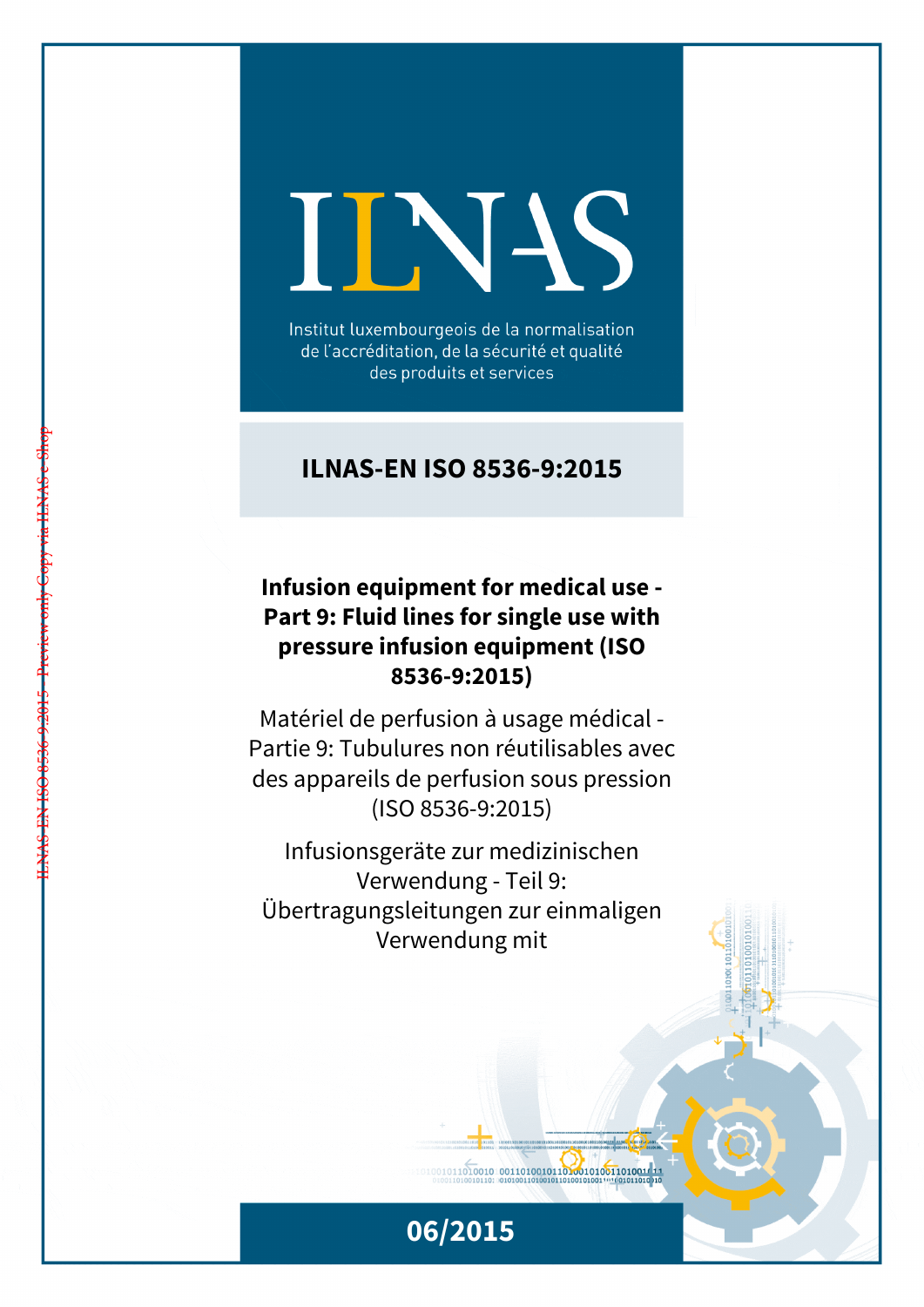#### **National Foreword**

This European Standard EN ISO 8536-9:2015 was adopted as Luxembourgish Standard ILNAS-EN ISO 8536-9:2015.

Every interested party, which is member of an organization based in Luxembourg, can participate for FREE in the development of Luxembourgish (ILNAS), European (CEN, CENELEC) and International (ISO, IEC) standards:

- Participate in the design of standards
- Foresee future developments
- Participate in technical committee meetings

https://portail-qualite.public.lu/fr/normes-normalisation/participer-normalisation.html

#### **THIS PUBLICATION IS COPYRIGHT PROTECTED**

Nothing from this publication may be reproduced or utilized in any form or by any mean - electronic, mechanical, photocopying or any other data carries without prior permission!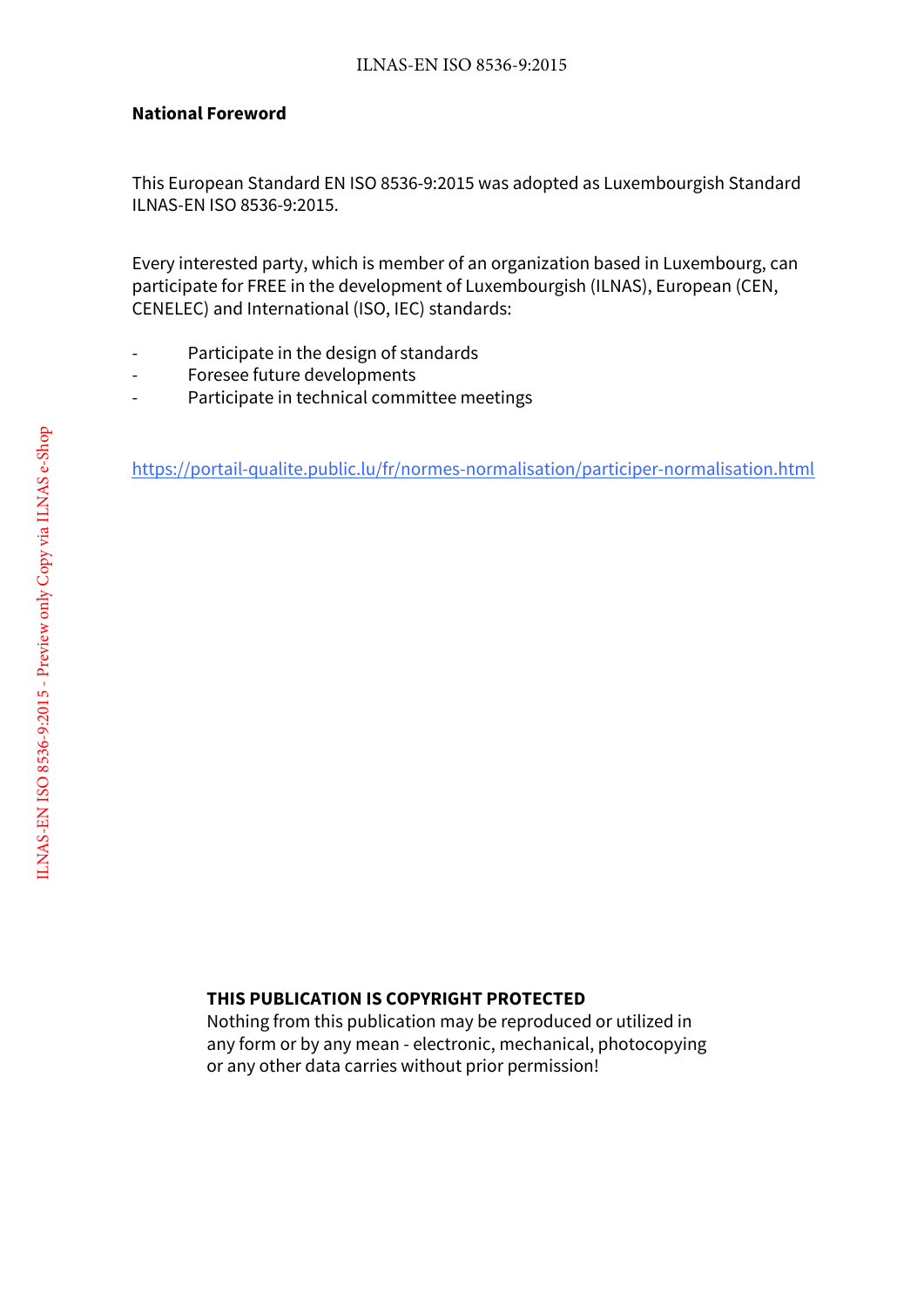# EUROPEAN STANDARD<sup>U.NAS-EN ISO 8536-9:20**EN ISO 8536-9**</sup>

## NORME EUROPÉENNE

EUROPÄISCHE NORM

June 2015

ICS 11.040.20 Supersedes EN ISO 8536-9:2004

English Version

### Infusion equipment for medical use - Part 9: Fluid lines for single use with pressure infusion equipment (ISO 8536-9:2015)

Matériel de perfusion à usage médical - Partie 9: Tubulures non réutilisables avec des appareils de perfusion sous pression (ISO 8536-9:2015)

Infusionsgeräte zur medizinischen Verwendung - Teil 9: Übertragungsleitungen zur einmaligen Verwendung mit Druckinfusionsapparaten (ISO 8536-9:2015)

This European Standard was approved by CEN on 16 April 2015.

CEN members are bound to comply with the CEN/CENELEC Internal Regulations which stipulate the conditions for giving this European Standard the status of a national standard without any alteration. Up-to-date lists and bibliographical references concerning such national standards may be obtained on application to the CEN-CENELEC Management Centre or to any CEN member.

This European Standard exists in three official versions (English, French, German). A version in any other language made by translation under the responsibility of a CEN member into its own language and notified to the CEN-CENELEC Management Centre has the same status as the official versions.

CEN members are the national standards bodies of Austria, Belgium, Bulgaria, Croatia, Cyprus, Czech Republic, Denmark, Estonia, Finland, Former Yugoslav Republic of Macedonia, France, Germany, Greece, Hungary, Iceland, Ireland, Italy, Latvia, Lithuania, Luxembourg, Malta, Netherlands, Norway, Poland, Portugal, Romania, Slovakia, Slovenia, Spain, Sweden, Switzerland, Turkey and United Kingdom.



EUROPEAN COMMITTEE FOR STANDARDIZATION COMITÉ EUROPÉEN DE NORMALISATION EUROPÄISCHES KOMITEE FÜR NORMUNG

**CEN-CENELEC Management Centre: Avenue Marnix 17, B-1000 Brussels** 

Ref. No. EN ISO 8536-9:2015 E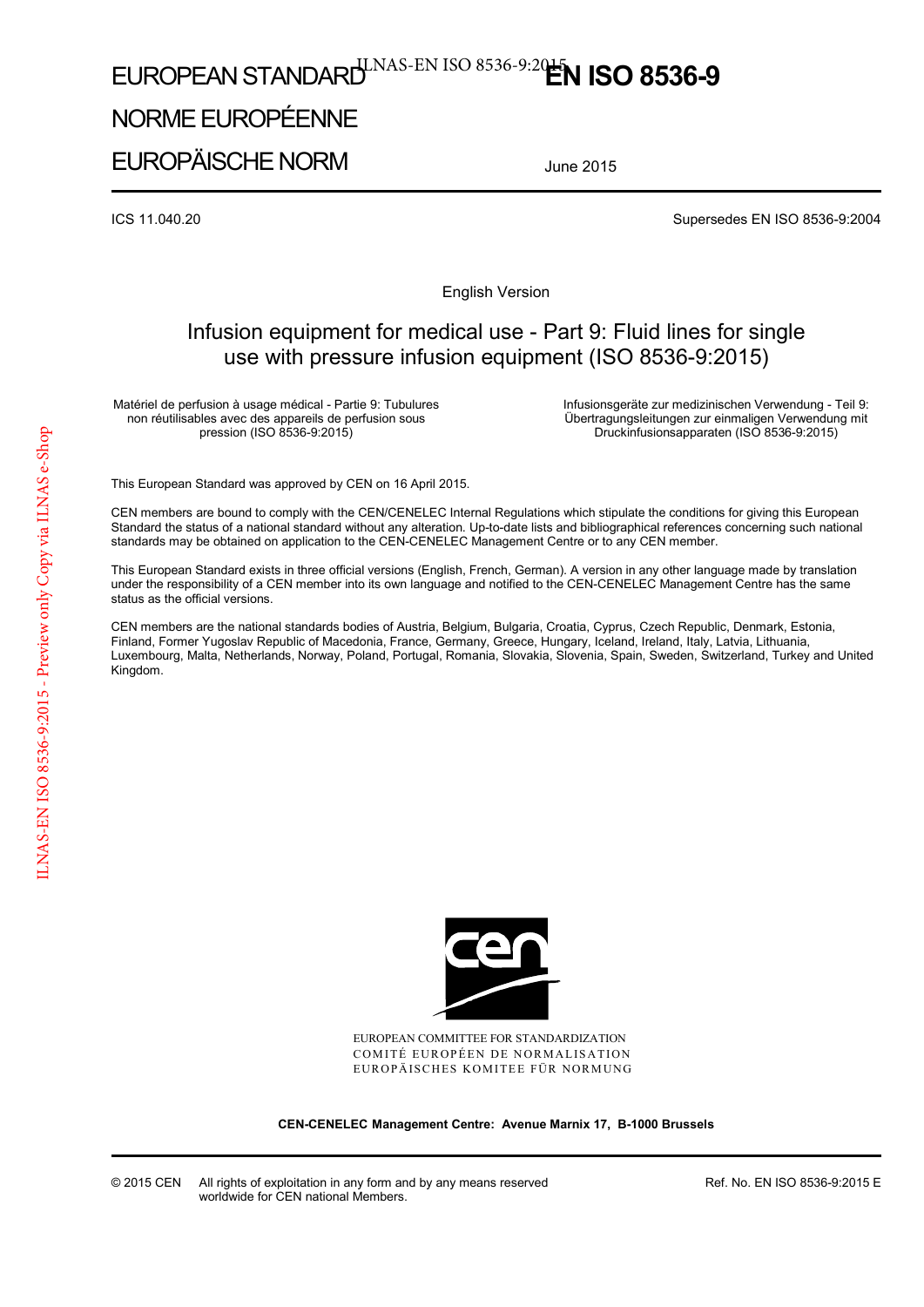| <b>Contents</b>                                                                      | Page |
|--------------------------------------------------------------------------------------|------|
|                                                                                      |      |
| Annex ZA (informative) Relationship between this European Standard and the Essential |      |
|                                                                                      |      |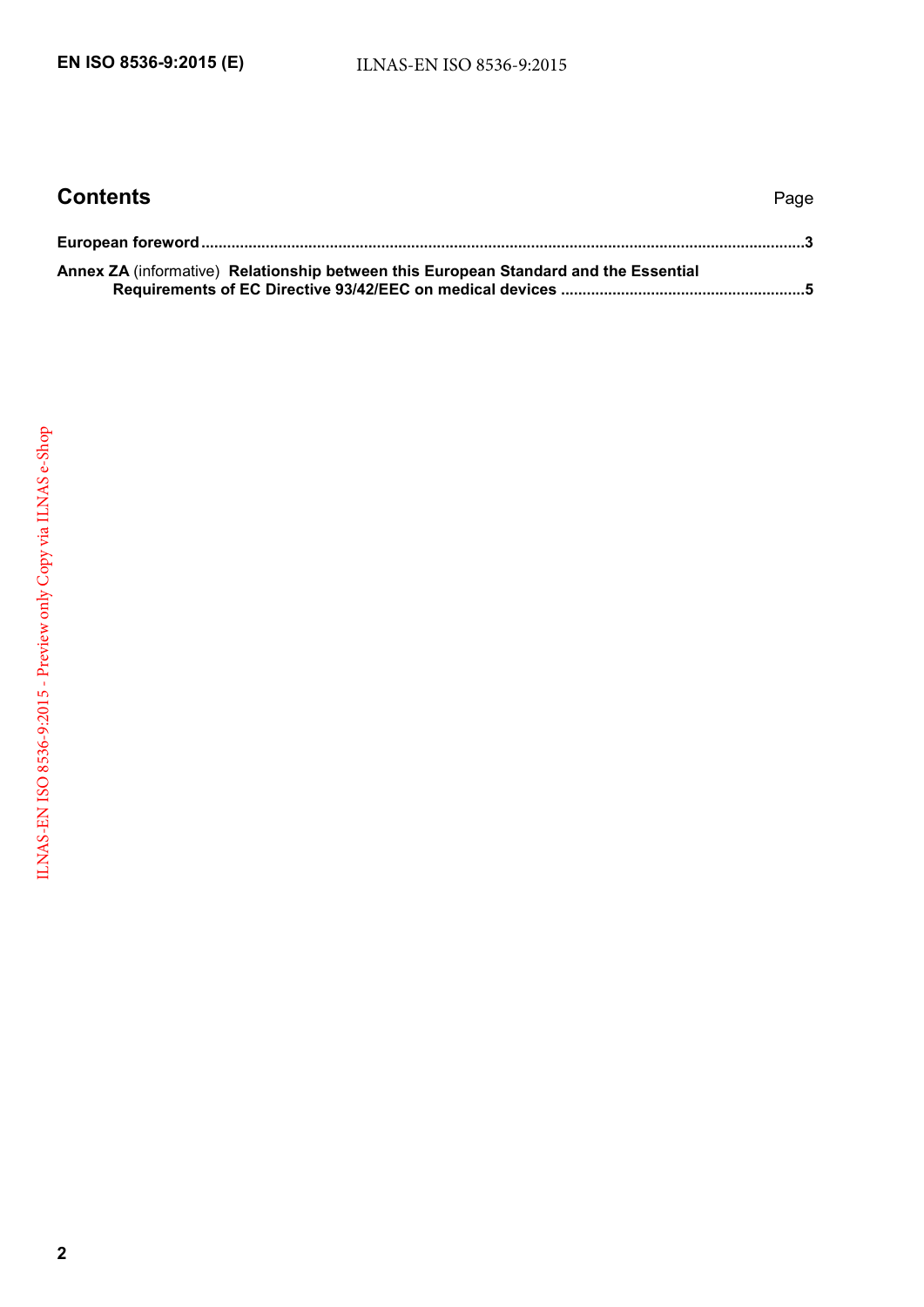## <span id="page-4-0"></span>**European foreword**

This document (EN ISO 8536-9:2015) has been prepared by Technical Committee ISO/TC 76 "Transfusion, infusion and injection, and blood processing equipment for medical and pharmaceutical use" in collaboration with Technical Committee CEN/TC 205 "Non-active medical devices" the secretariat of which is held by DIN.

This European Standard shall be given the status of a national standard, either by publication of an identical text or by endorsement, at the latest by December 2015, and conflicting national standards shall be withdrawn at the latest by December 2015.

Attention is drawn to the possibility that some of the elements of this document may be the subject of patent rights. CEN [and/or CENELEC] shall not be held responsible for identifying any or all such patent rights.

This document supersedes EN ISO 8536-9:2004.

In this edition, the following changes have been made:

- the former Clause 3 on designation has been deleted;
- 5.8 has been amended and an appropriate Annex C added;
- Clause 9 on labelling was amended by addition of information regarding the usage of the symbol "XXX" according ISO 7000, Symbol 2725;
- Clause 10 on disposal has been added;
- A.4 has been amended;
- the former A.5 specifying a test for leakage of adapters with female and/or male conical fittings has been deleted;
- normative references and the Bibliography have been updated;
- document has been editorially revised..

This document has been prepared under a mandate given to CEN by the European Commission and the European Free Trade Association, and supports essential requirements of EU Directive(s).

For relationship with EU Directive, see informative Annex ZA, which is an integral part of this document.

According to the CEN-CENELEC Internal Regulations, the national standards organizations of the following countries are bound to implement this European Standard: Austria, Belgium, Bulgaria, Croatia, Cyprus, Czech Republic, Denmark, Estonia, Finland, Former Yugoslav Republic of Macedonia, France, Germany, Greece, Hungary, Iceland, Ireland, Italy, Latvia, Lithuania, Luxembourg, Malta, Netherlands, Norway, Poland, Portugal, Romania, Slovakia, Slovenia, Spain, Sweden, Switzerland, Turkey and the United Kingdom.